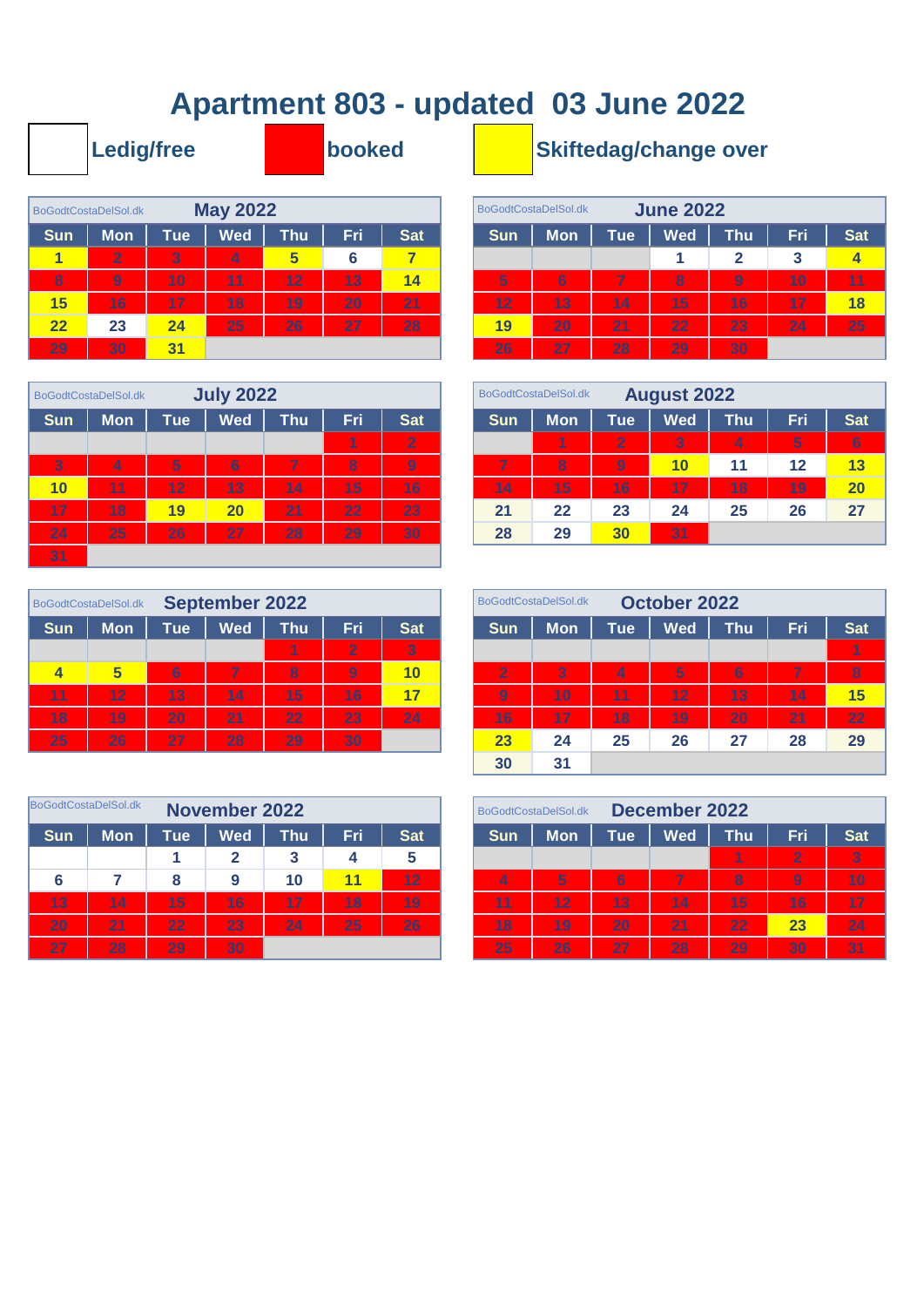|            | BoGodtCostaDelSol.dk |                  | January 2023 |     |     |            |            | BoGodtCostaDelSol.dk |     | <b>February 2023</b>    |                |     |            |
|------------|----------------------|------------------|--------------|-----|-----|------------|------------|----------------------|-----|-------------------------|----------------|-----|------------|
| <b>Sun</b> | <b>Mon</b>           | $\mathsf{Tue}^!$ | <b>Wed</b>   | Thu | Fri | <b>Sat</b> | <b>Sun</b> | <b>Mon</b>           | Tue | <b>Wed</b>              | <b>Thu</b>     | Fri | <b>Sat</b> |
| 1          | $\overline{2}$       | 3                | 4            | 5   | 6   |            |            |                      |     | 1                       | $\overline{2}$ | 3   | 4          |
| 8          | 9                    | 10               | 11           | 12  | 13  | 14         | 5          | 6                    | 7   | $\overline{\mathbf{8}}$ | 9              | 10  | 11         |
| 15         | 16                   | 17               | 18           | 19  | 20  | 21         | 12         | 13                   | 14  | 15                      | 16             | 17  | 18         |
| 22         | 23                   | 24               | 25           | 26  | 27  | 28         | 19         | 20                   | 21  | 22                      | 23             | 24  | 25         |
| 29         | 30                   | 31               |              |     |     |            | 26         | 27                   | 28  |                         |                |     |            |

|            | BoGodtCostaDelSol.dk |     | <b>March 2023</b> |                |            |            |            | BoGodtCostaDelSol.dk |                  | <b>April 2023</b> |  |
|------------|----------------------|-----|-------------------|----------------|------------|------------|------------|----------------------|------------------|-------------------|--|
| <b>Sun</b> | <b>Mon</b>           | Tue | <b>Wed</b>        | Thu            | <b>Fri</b> | <b>Sat</b> | <b>Sun</b> | <b>Mon</b>           | Tue <sup>l</sup> | Wed               |  |
|            |                      |     |                   | $\overline{2}$ | 3          | 4          |            |                      |                  |                   |  |
| 5          | 6                    | 7   | 8                 | $\overline{9}$ | 10         | 11         | 2          | 3                    | 4                | 5                 |  |
| 12         | 13                   | 14  | 15                | 16             | 17         | 18         | 9          | 10                   | 11               | 12                |  |
| 19         | 20                   | 21  | 22                | 23             | 24         | 25         | 16         | 17                   | 18               | 19                |  |
| 26         | 27                   | 28  | 29                | 30             | 31         |            | 23         | 24                   | 25               | 26                |  |

|            | BoGodtCostaDelSol.dk |                | <b>May 2023</b> |     |     |                 |                    | BoGodtCostaDelSol.dk |                  | <b>June 2023</b> |     |     |              |
|------------|----------------------|----------------|-----------------|-----|-----|-----------------|--------------------|----------------------|------------------|------------------|-----|-----|--------------|
| <b>Sun</b> | <b>Mon</b>           | Tueˈ           | <b>Wed</b>      | Thu | Fri | <b>Sat</b>      | <b>Sun</b>         | <b>Mon</b>           | Tue <sup>l</sup> | <b>Wed</b>       | Thu | Fri | <b>Sat</b>   |
|            | 4                    | $\overline{2}$ | 3               | 4   | 5   | $6\phantom{1}6$ |                    |                      |                  |                  |     | 2   | $\mathbf{3}$ |
| 7          | 8                    | 9              | 10              | 11  | 12  | 13              | $\overline{\bf 4}$ | 5                    | 6                |                  | 8   | 9   | 10           |
| 14         | 15                   | 16             | 17              | 18  | 19  | 20              | 11                 | 12                   | 13               | 14               | 15  | 16  | 17           |
| 21         | 22                   | 23             | 24              | 25  | 26  | 27              | 18                 | 19                   | 20               | 21               | 22  | 23  | 24           |
| 28         | 29                   | 30             | 31              |     |     |                 | 25                 | 26                   | 27               | 28               | 29  | 30  |              |

|                | BoGodtCostaDelSol.dk |     | <b>July 2023</b> |            |     |            |                | BoGodtCostaDelSol.dk |            | <b>August 2023</b> |            |            |            |
|----------------|----------------------|-----|------------------|------------|-----|------------|----------------|----------------------|------------|--------------------|------------|------------|------------|
| <b>Sun</b>     | <b>Mon</b>           | Tue | <b>Wed</b>       | <b>Thu</b> | Fri | <b>Sat</b> | <b>Sun</b>     | <b>Mon</b>           | <b>Tue</b> | <b>Wed</b>         | <b>Thu</b> | <b>Fri</b> | <b>Sat</b> |
|                |                      |     |                  |            |     | 1          |                |                      |            | 2                  | 3          | 4          | $\sqrt{5}$ |
| $\overline{2}$ | 3                    | 4   | 5                | 6          |     | 8          | $6\phantom{1}$ |                      | 8          | 9                  | 10         | 11         | 12         |
| 9              | 10                   | 11  | 12               | 13         | 14  | 15         | 13             | 14                   | 15         | 16                 | 17         | 18         | 19         |
| 16             | 17                   | 18  | 19               | 20         | 21  | 22         | 20             | 21                   | 22         | 23                 | 24         | 25         | 26         |
| 23             | 24                   | 25  | 26               | 27         | 28  | 29         | 27             | 28                   | 29         | 30                 | 31         |            |            |
| 30             | 31                   |     |                  |            |     |            |                |                      |            |                    |            |            |            |

|              | <b>September 2023</b><br>BoGodtCostaDelSol.dk |                  |            |     |     |                |            | BoGodtCostaDelSol.dk | October 2023 |            |                  |     |            |
|--------------|-----------------------------------------------|------------------|------------|-----|-----|----------------|------------|----------------------|--------------|------------|------------------|-----|------------|
| <b>Sun</b>   | <b>Mon</b>                                    | $\mathsf{Tue}^!$ | <b>Wed</b> | Thu | Fri | <b>Sat</b>     | <b>Sun</b> | <b>Mon</b>           | Tueˈ         | <b>Wed</b> | Thu <sup>1</sup> | Fri | <b>Sat</b> |
|              |                                               |                  |            |     |     | $\overline{2}$ |            |                      |              | 4          | 5                | 6   |            |
| $\mathbf{3}$ | 4                                             | 5                | 6          |     | 8   | 9              | 8          | 9                    | 10           | 11         | 12               | 13  | 14         |
| 10           | 11                                            | $12 \,$          | 13         | 14  | 15  | 16             | 15         | 16                   | 17           | 18         | 19               | 20  | 21         |
| 17           | 18                                            | 19               | 20         | 21  | 22  | 23             | 22         | 23                   | 24           | 25         | 26               | 27  | 28         |
| 24           | 25                                            | 26               | 27         | 28  | 29  | 30             | 29         | 30                   | 31           |            |                  |     |            |

|                      | iodtCostaDelSol.dk |                  | January 2023 |            |     |            | <b>February 2023</b><br>BoGodtCostaDelSol.dk |            |            |            |                 |     |            |  |  |
|----------------------|--------------------|------------------|--------------|------------|-----|------------|----------------------------------------------|------------|------------|------------|-----------------|-----|------------|--|--|
| չսո                  | <b>Mon</b>         | Tue <sup>l</sup> | <b>Wed</b>   | <b>Thu</b> | Fri | <b>Sat</b> | <b>Sun</b>                                   | <b>Mon</b> | <b>Tue</b> | <b>Wed</b> | Thu             | Fri | <b>Sat</b> |  |  |
| $\blacktriangleleft$ |                    | 3                | 4            | 5          | 6   |            |                                              |            |            |            | $\overline{2}$  | 3   | $\vert$ 4  |  |  |
| 8                    | 9                  | 10               | 11           | 12         | 13  | 14         | $5\phantom{.0}$                              | 6          | 7          | 8          | 9               | 10  | 11         |  |  |
| 15                   | 16                 | 17               | 18           | 19         | 20  | 21         | 12                                           | 13         | 14         | 15         | 16              | 17  | 18         |  |  |
| $\overline{22}$      | 23                 | $\overline{24}$  | 25           | 26         | 27  | 28         | 19                                           | 20         | 21         | 22         | $\overline{2}3$ | 24  | 25         |  |  |
| 29                   | 30                 | 31               |              |            |     |            | 26                                           | 27         | 28         |            |                 |     |            |  |  |

|                 | <b>March 2023</b><br>GodtCostaDelSol.dk |            |                         |                 |     |            |  | BoGodtCostaDelSol.dk |            |            |            |                 |     |                         |
|-----------------|-----------------------------------------|------------|-------------------------|-----------------|-----|------------|--|----------------------|------------|------------|------------|-----------------|-----|-------------------------|
| Sun             | <b>Mon</b>                              | <b>Tue</b> | <b>Wed</b>              | <b>Thu</b>      | Fri | <b>Sat</b> |  | <b>Sun</b>           | <b>Mon</b> | <b>Tue</b> | <b>Wed</b> | <b>Thu</b>      | Fri | <b>Sat</b>              |
|                 |                                         |            | 1                       | $\overline{2}$  | 3   | 4          |  |                      |            |            |            |                 |     | 4                       |
| $5\phantom{.0}$ | 6                                       | 7          | $\overline{\mathbf{8}}$ | 9               | 10  | 11         |  | $\mathbf{2}$         | 3          | 4          | 5          | $6\phantom{1}6$ | 7   | $\overline{\mathbf{8}}$ |
| 12              | 13                                      | 14         | 15                      | $\overline{16}$ | 17  | 18         |  | $\overline{9}$       | 10         | 11         | 12         | 13              | 14  | 15                      |
| <b>19</b>       | 20                                      | 21         | 22                      | 23              | 24  | 25         |  | $\overline{16}$      | 17         | 18         | 19         | 20              | 21  | 22                      |
| 26              | 27                                      | 28         | 29                      | 30              | 31  |            |  | 23                   | 24         | 25         | 26         | 27              | 28  | 29                      |
|                 |                                         |            |                         |                 |     |            |  | 30                   |            |            |            |                 |     |                         |

|    | iodtCostaDelSol.dk |                | <b>May 2023</b> |                  |            |            | BoGodtCostaDelSol.dk |            |            |            |     |     |            |
|----|--------------------|----------------|-----------------|------------------|------------|------------|----------------------|------------|------------|------------|-----|-----|------------|
| un | <b>Mon</b>         | Tue            | <b>Wed</b>      | $\mathsf{Thu}^!$ | Fri        | <b>Sat</b> | <b>Sun</b>           | <b>Mon</b> | <b>Tue</b> | <b>Wed</b> | Thu | Fri | <b>Sat</b> |
|    | 1                  | $\overline{2}$ | 3               | 4                | $\sqrt{5}$ | 6          |                      |            |            |            |     |     | 3          |
|    | 8                  | 9              | 10              | 11               | 12         | 13         | 4                    | 5          | 6          |            |     | 9   | 10         |
| 14 | 15                 | 16             | 17              | 18               | 19         | 20         | 11                   | 12         | 13         | 14         | 15  | 16  | 17         |
|    | 22                 | 23             | 24              | 25               | 26         | 27         | 18                   | 19         | 20         | 21         | 22  | 23  | 24         |
| 28 | 29                 | 30             | 31              |                  |            |            | 25                   | 26         | 27         | 28         | 29  | 30  |            |

|                | <b>July 2023</b><br>GodtCostaDelSol.dk |            |            |            |     |            |  |            | <b>August 2023</b><br><b>BoGodtCostaDelSol.dk</b> |            |            |            |     |            |  |  |
|----------------|----------------------------------------|------------|------------|------------|-----|------------|--|------------|---------------------------------------------------|------------|------------|------------|-----|------------|--|--|
| չսո            | <b>Mon</b>                             | <b>Tue</b> | <b>Wed</b> | <b>Thu</b> | Fri | <b>Sat</b> |  | <b>Sun</b> | <b>Mon</b>                                        | <b>Tue</b> | <b>Wed</b> | <b>Thu</b> | Fri | <b>Sat</b> |  |  |
|                |                                        |            |            |            |     |            |  |            |                                                   |            |            |            | 4   | 5          |  |  |
| $\overline{2}$ |                                        |            | 5          | 6          |     | 8          |  | 6          |                                                   | 8          | 9          | 10         | 11  | 12         |  |  |
| 9              | 10                                     | 11         | 12         | 13         | 14  | 15         |  | 13         | 14                                                | 15         | 16         | 17         | 18  | 19         |  |  |
| 16             | 17                                     | 18         | 19         | 20         | 21  | 22         |  | 20         | 21                                                | 22         | 23         | 24         | 25  | 26         |  |  |
| 23             | 24                                     | 25         | 26         | 27         | 28  | 29         |  | 27         | 28                                                | 29         | 30         | 31         |     |            |  |  |

|              | <b>September 2023</b><br>GodtCostaDelSol.dk |      |            |     |     |                |  | October 2023<br>BoGodtCostaDelSol.dk |            |                  |            |     |     |            |  |
|--------------|---------------------------------------------|------|------------|-----|-----|----------------|--|--------------------------------------|------------|------------------|------------|-----|-----|------------|--|
| չսո          | <b>Mon</b>                                  | Tue' | <b>Wed</b> | Thu | Fri | <b>Sat</b>     |  | <b>Sun</b>                           | <b>Mon</b> | Tue <sup>'</sup> | <b>Wed</b> | Thu | Fri | <b>Sat</b> |  |
|              |                                             |      |            |     |     | $\overline{2}$ |  |                                      |            |                  | 4          | 5   | 6   |            |  |
| $\mathbf{3}$ | 4                                           |      | 6          |     |     | 9              |  | 8                                    | 9          | 10               | 11         | 12  | 13  | 14         |  |
| 10           | 11                                          | 12   | 13         | 14  | 15  | 16             |  | 15                                   | 16         | 17               | 18         | 19  | 20  | 21         |  |
| 17           | 18                                          | 19   | 20         | 21  | 22  | 23             |  | 22                                   | 23         | 24               | 25         | 26  | 27  | 28         |  |
| 24           | 25                                          | 26   | 27         | 28  | 29  | 30             |  | 29                                   | 30         | 31               |            |     |     |            |  |